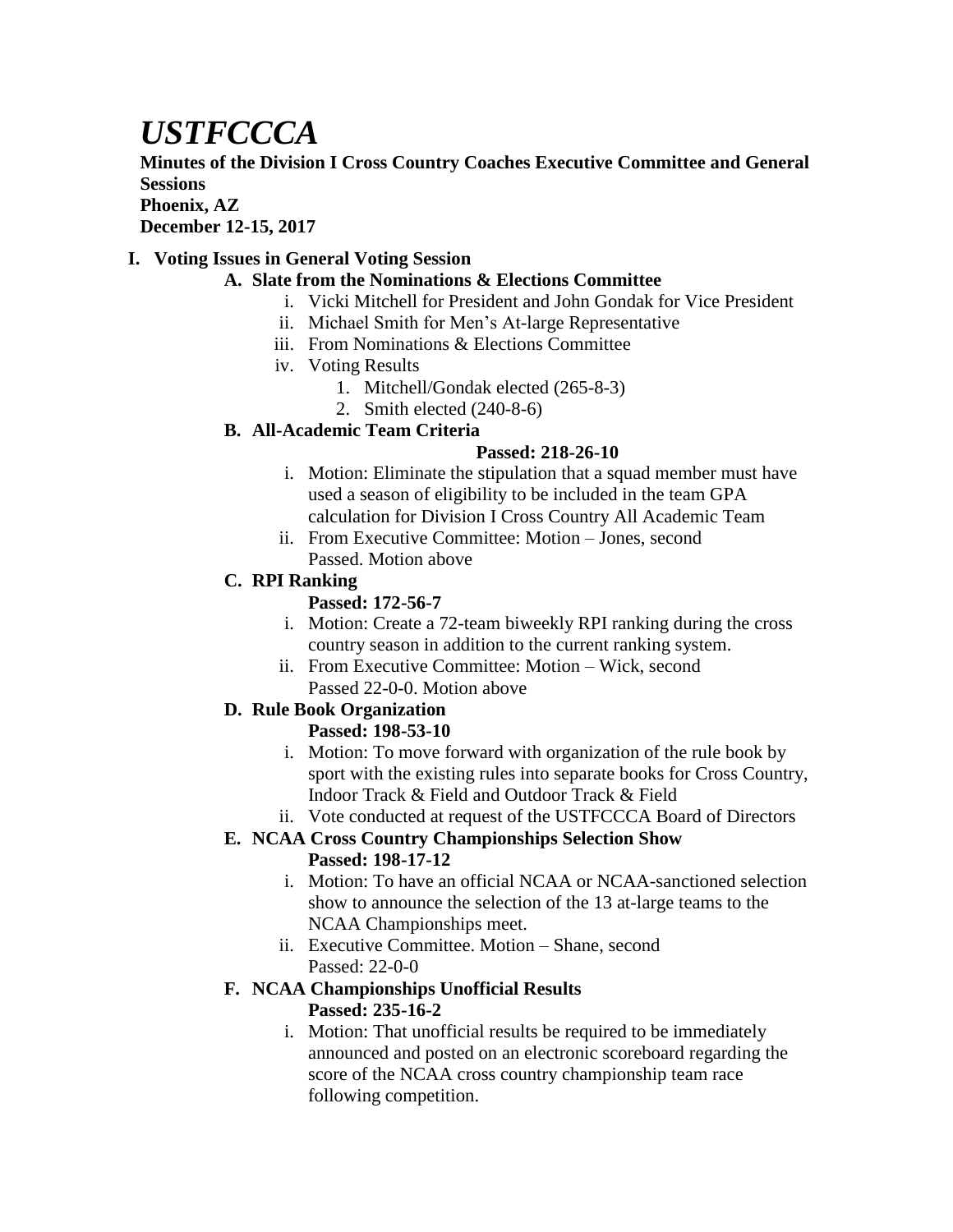ii. From Executive Committee. Motion – Eyestone, second Passed: 22-0-0. Motion above

# **G. Contacts with Juniors**

### **Passed: 165-129-3**

- i. Motion: Create an exception to 13.1.1.1 (Time Period for Offcampus Contacts—General Rule) that would allow contacts with Junior prospects at either their educational institution or after competitions.
- ii. From Executive Committee. Motion VanAlstyne, second Passed: 11-9-2. Motion above

#### **H. Cross Country Scholarships Passed: 189-86-7**

- i. Motion: Support the addition of cross country scholarships
- ii. From General Session: Motion Alford-Sullivan Passed: 146-88. Amended Motion above
- iii. From Executive Committee. Motion Alford-Sullivan, second Failed: 4-15-4. Motion: Support the addition of cross country scholarships. Maximum of 6 for women and 5 for men.

### **I. Amended Graduate Assistant Coaches**

# **Passed: 142-132-4**

- i. Motion: To allow institutions the ability to add one graduate assistant coach for men's track & field/cross country and one graduate assistant coach for women's track & field/cross country.
- ii. From Executive Committee. Motion Bucknam, second Passed. Motion above

# **J. Volunteer Assistant Guidelines**

# **Passed: 182-92-12**

- i. Motion: Amend NCAA Division I Bylaw 11.01.6 "Coach, Volunteer" to specify that
	- **1.** Volunteer coaches may receive actual and necessary expenses to attend the convention of the national coaches association in the coach's sport.
	- **2.** Volunteer coaches may receive actual and necessary expenses to attend a coaching and/or athletics administration career education program.
- ii. From Executive Committee. Motion Shaver, second Passed. Motion above

#### **K. NCAA Legislative Item 2017-33 In Favor: 236-39-9**

- i. Recruiting Official (Paid) Visit One Visit Limitation Additional Visit After Commitment and Departure of Head Coach – Sports Other Than Football
- ii. Executive Committee Position: In favor
- **L. NCAA Legislative Item 2017-60**

**In Favor: 228-27-5**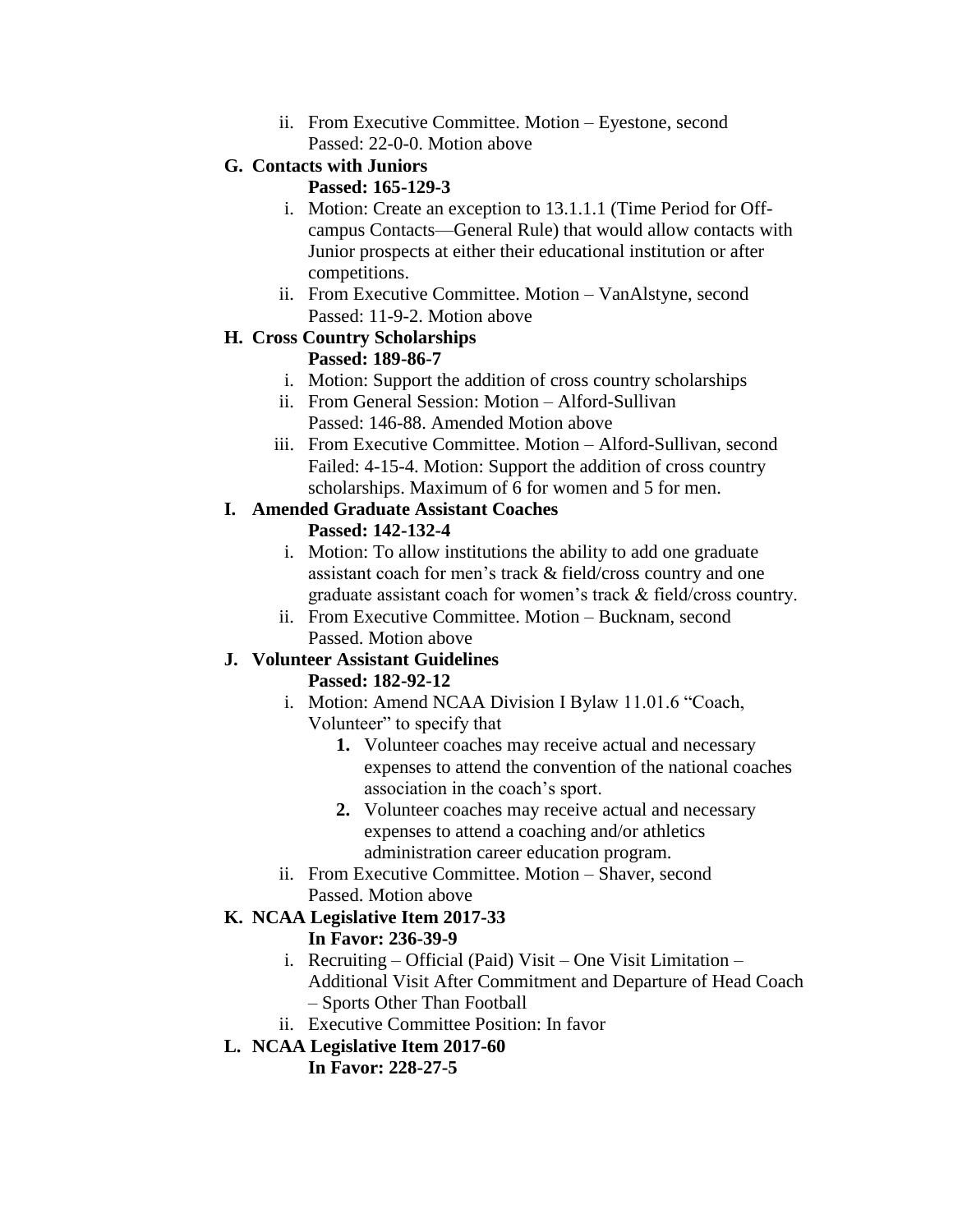- i. Playing and Practice Seasons Time Limits for Athleticallyrelated Activities – Weekly Hour Limitations – Outside the Playing Season – Sports Other than Basketball and Football
- ii. Executive Committee Position: In favor

# **M. NCAA Legislative Item 2017-61**

### **In Favor: 215-27-5**

- i. Playing and Practice Seasons Time Limits for Athleticallyrelated Activities – Weekly Hour Limitations – Outside the Playing Season – Sports Other than Football
- ii. Executive Committee Position: In favor

# **N. NCAA Legislative Item 2017-66**

### **In Favor: 216-24-14**

- i. Playing and Practice Seasons Nonchampionship Segment Travel – Cross Country, Field Hockey, Soccer, Softball and Volleyball – Isolated Institutions Exception
- ii. Executive Committee Position: In favor

### **O. NCAA Legislative Item 2017-67**

### **In Favor: 198-32-18**

- i. Playing and Practice Seasons Nonchampionship Segment Travel – Cross Country, Field Hockey, Soccer, Softball and Volleyball – Eliminate Ground Transportation Restriction
- ii. Executive Committee Position: In favor

# **P. NCAA Legislative Item 2017-108**

### **Against: 20-216-4**

- i. Recruiting and Infractions Program Contacts and Evaluations Four-year College Prospective Student-athletes – Notification of Transfer
- ii. Executive Committee Position: Against

# **Q. NCAA Legislative Item 2017-111**

### **Against: 8-245-3**

- i. Recruiting Official (Paid) Visit First Opportunity to Visit September 1 of Junior Year – Sports Other than Basketball and Football
- ii. Executive Committee Position: Against

# **R. NCAA Legislative Item 2017-119**

### **In Favor: 168-77-7**

- i. Division Membership Minimum Contests Requirements for Sports Sponsorship – Cross Country, and Indoor and Outdoor Track & Field
- ii. Executive Committee Position: In favor

# **S. NCAA Legislative Item 2017-120**

### **In Favor: 245-12-8**

- i. Division Membership Scheduling Requirements Cross Country, and Women's Indoor and Outdoor Track & Field
- ii. Executive Committee Position: In favor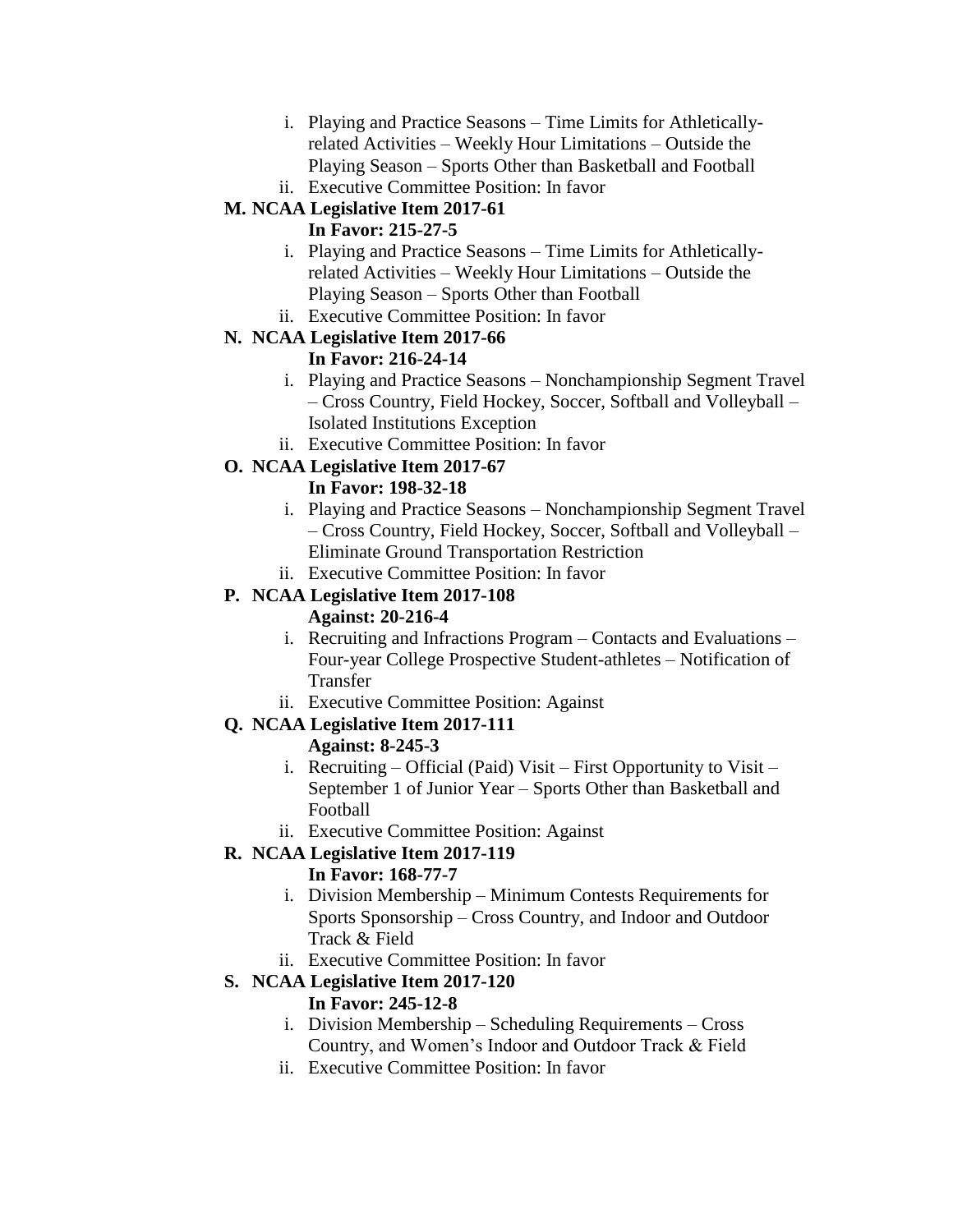### **T. NCAA Rules Survey—Uniform Rule**

### **In Favor: 192-45-9**

- i. Penalties and Responsibility for Uniform Rule
	- **1.** First Offense—A letter will be sent to the offending institutions Athletic Director with Head Coach and Student-athlete names
	- **2.** Second Offense—A letter will be sent to the offending Athletic Director with Head Coach and Student-athlete names and a find assessed (amount to be determined)
- ii. Executive Committee Position: In favor

### **U. NCAA Rules Survey—Protests**

### **Against: 89-160-15**

- i. Only competitors and coaches directly involved in the event allowed to protest
- ii. Executive Committee Position: In favor
- (A-D Membership Vote, E-U Unit Vote)

### **II. Executive Committee Votes**

### **A. Bylaw Revision Proposal 2017-1**

- i. Motion: Revise the wording of USTFCCCA Operating Bylaws of NCAA Division I Program Membership Divisions (Cross Country) Bylaw 4.04 Quorum. A majority of **voting** members of the Executive Committee must be present to constitute a quorum for the transaction of any business at any meeting of the Executive **Committee**
- ii. Motion Law & Legislation Committee, second Passed: 22-0-0

### **III. Voting Issues in Regional Breakout Sessions**

### **A. Men's Regional Representatives**

Mid-Atlantic: Bob Hamer (Rider  $-2<sup>nd</sup>$  Term) West: Josh Seitz (Portland State – 1<sup>st</sup> Term)

### **B. Women's Regional Representatives**

Midwest: Adrian Myers (Northern Illinois  $-1<sup>st</sup>$  Term) Mountain: Mackenzie Wartenberger (Utah – 1st Term) South: Matt Esche (Alabama-Birmingham  $-2<sup>nd</sup>$  Term) Southeast: Megan Lavoie (Eastern Kentucky – 1<sup>st</sup> Term)

### **IV. Executive Committee – Other Topics**

# **A. 4 th Coach for Single Gender Programs**

- i. Motion: Increase single gender programs' staff limit to four coaches
- ii. Motion McFarlane, Postponed to January conference call [Motion was withdrawn in Track & Field Voting Session]
- **B. Initial Date of Contacts and Telecommunications**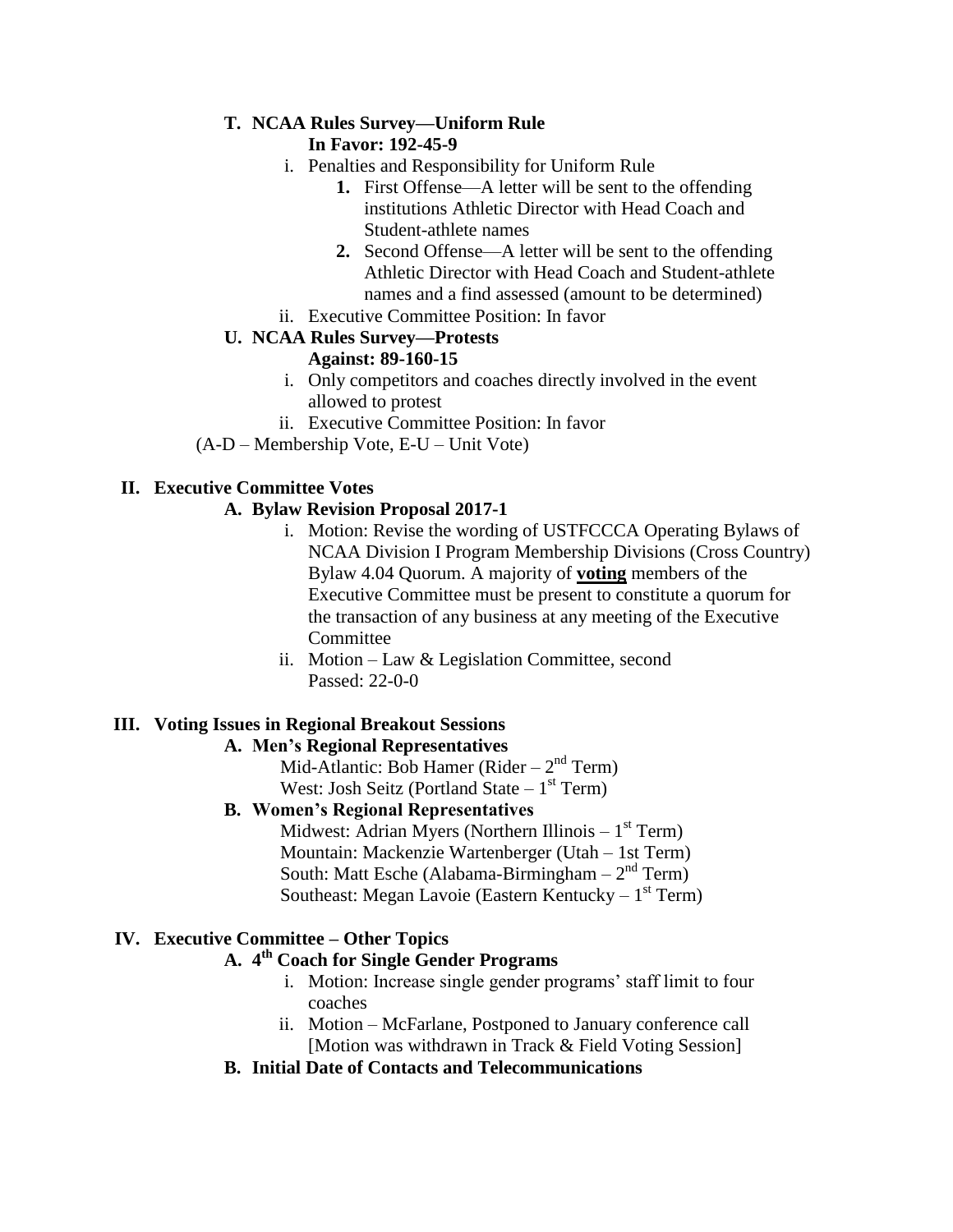- i. Motion: Set the initial date of telecommunications and off-campus face-to-face contacts to January  $1<sup>st</sup>$  of a prospect's Junior year of high school
- ii. Motion Sheehan, Postponed to January conference call

### **C. Presentations**

**i.** Jeff Mlynski – NCAA Assistant Director of Championships and Alliances, Angie Lansing – NCAA Division I Track & Field and Cross Country Sport Committee Chair, Jerry Vaughn – NCAA Associate Director of Academic Services and Membership Affairs

### **D. USTFCCCA Division I Cross Country Committee Reports**

- i. **Secretary's Report** Jones. 2016 Minutes—no corrections
- ii. **Nominations and Elections –** Cleary. See voting slates
- iii. **Awards Committee** Gondak. Discussed Regional Team Champion Award Recognition. [Jeff Mlynski reports Track & Field/Cross Country Committee has requested funding for Regional Championship awards.]
- iv. **Law & Legislation Committee**  Jones. See Bylaw revision
- v. **Polls Committee** Mitchell. 2018 Ranking Dates: August 22, September 9, 16, 23, 30, October 14, 28. Poll Dates: August 24, September 10, 17, 24, October 1, 15, 29, November 11. [Key Dates]

August 31 – First date of competition September 7 – First date of countable competition for atlarge consideration October 13 – Pre-nationals November 9 – NCAA Regionals November 17 – NCAA Championships]

# **E. 2018 Executive Committee Proposed Conference Call Schedule**

i. January 10, February 14, March 14, April 11, May 16, June 13, July 11, August 8 September 11, October 10, October 31

### **V. General Session – other topics**

i. Next year's San Antonio, Texas convention tentative dates: December 18-21, 2018

### **Executive Committee Meetings (Dave Smith presiding: 12/12-12/15)**

12/12/17 Called to order at 2:50 pm. Adjourned at 5:30 pm.

(Forest Braden, Marc Burns, Cody Clark, Sean Cleary, Steve Dolan, Matt Esche, Bob Hamer, A' Havala Haynes, Amy Horst, Scott Jones, Vicki Mitchell, Jon Murray, Dave Rinker, Andy Ronan, Ricardo Santos, Taryn Sheehan, Stefanie Slekis, Dave Smith, Kevin Sullivan, Ray Treacy, Keith Vroman, Mackenzie Wartenberger, Benji Wetli. Guest: Bryan Fetzer)

12/13/17 Called to order at 8:00 am. Adjourned at 10:30 am. (Followed by Regional Breakouts from  $10:45$  am  $-12:00$  pm)